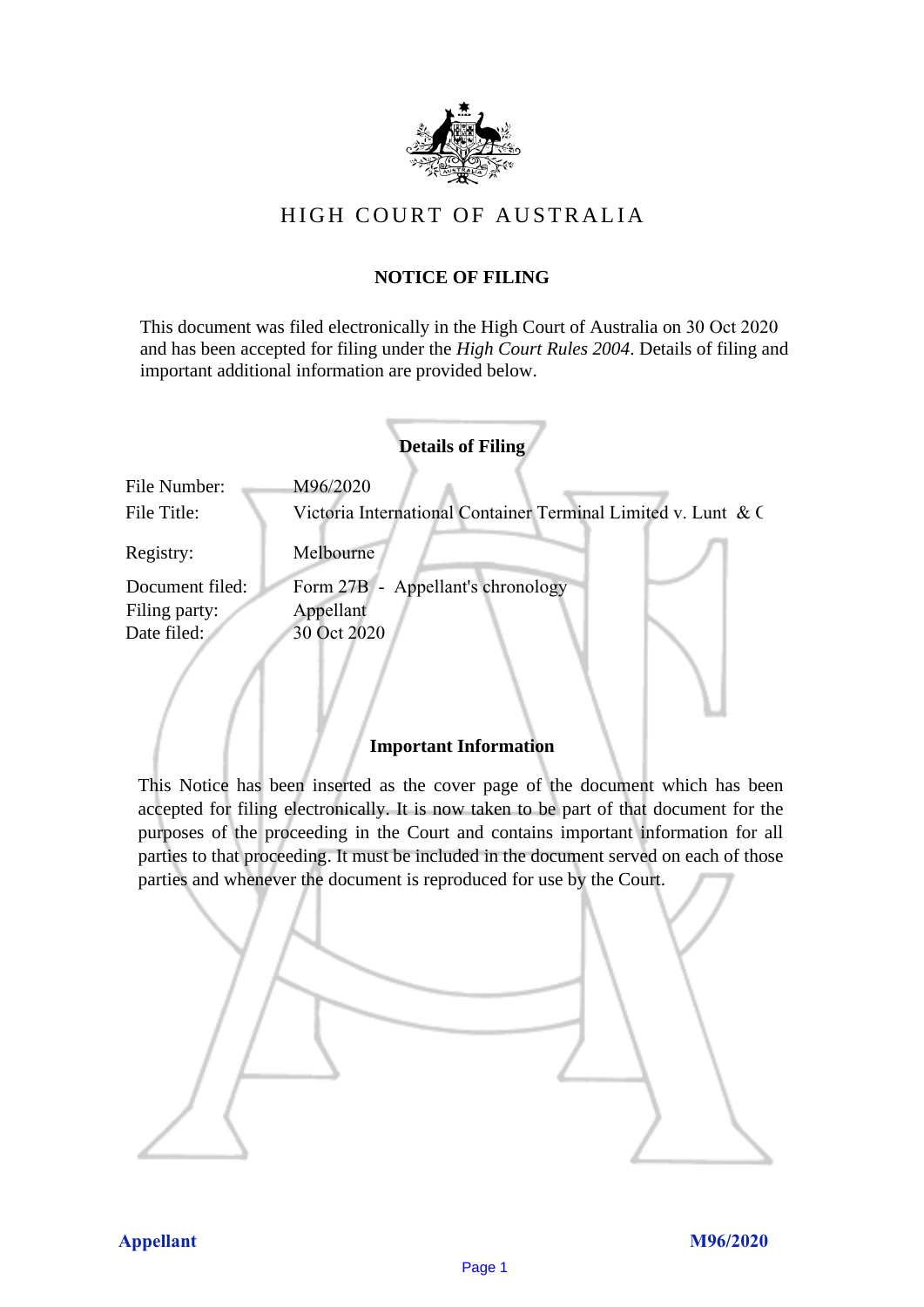# IN THE HIGH COURT OF AUSTRALIA IN THE HIGH COURT OF AUSTRALIA MELBOURNE REGISTRY MELBOURNE REGISTRY

# BETWEEN: **VICTORIA INTERNATIONAL CONTAINER TERMINAL LIMITED** BETWEEN: VICTORIA INTERNATIONAL CONTAINER TERMINAL LIMITED Appellant Appellant IN THE HIGH COURT OF AUSTRALIA<br>
MELBOURNE REGISTRY<br>
APPENDIX INTERNATIONAL CONTAINER TERMINAL LIMITED<br>
APPENDIX MORE REGISTRY<br>
THE REQUESTION FOR SURVEY FROM MORE CONTRIGENED<br>
CONSTRUCTION, FORESTRY, MARITIME, MINING AND

and and

**RICHARD SIMON LUNT** RICHARD SIMON LUNT First Respondent First Respondent

**FAIR WORK COMMISSION** FAIR WORK COMMISSION Second Respondent Second Respondent

**AUSTRALIAN MARITIME OFFICERS UNION** AUSTRALIAN MARITIME OFFICERS UNION Third Respondent Third Respondent

## **CONSTRUCTION, FORESTRY, MARITIME, MINING AND ENERGY UNION** CONSTRUCTION, FORESTRY, MARITIME, MINING AND ENERGY UNION Fourth Respondent Fourth Respondent

# **APPELLANT'S CHRONOLOGY** APPELLANT'S CHRONOLOGY

## **Part I: Certification** Part I: Certification

1. This chronology is in a form suitable for publication on the internet. 1. This chronology is in <sup>a</sup> form suitable for publication on the internet.

# **Part II: List of principal events leading to the appeal** Part II: List of principal events leading to the appeal

2. Follows. 2. Follows.

Dated: 30 October 2020 Dated: 30 October 2020

........................................................

Fax: (03) 9225 7967 swood@vicbar.com.au

*........................................................*

**Stuart Wood AM QC** Nico Burmeister Aickin Chambers Aickin Chambers Aickin Chambers Telephone: (03) 9225 6719 Telephone: (03) 9225 6719 Telephone: (03) 9225 6902 **Nico Burmeister** Aickin Chambers Telephone: (03) 9225 6902 Fax: (03) 9225 7967 Fax: (03) 9225 7967 Fax: (03) 9225 7967 nico.burmeister@vicbar.com.au swood@vicbar.com.au nico.burmeister@vicbar.com.au

**Chris Gardner** Chris Gardner Seyfarth Shaw Australia Seyfarth Shaw Australia Solicitor for the Appellant Solicitor for the Appellant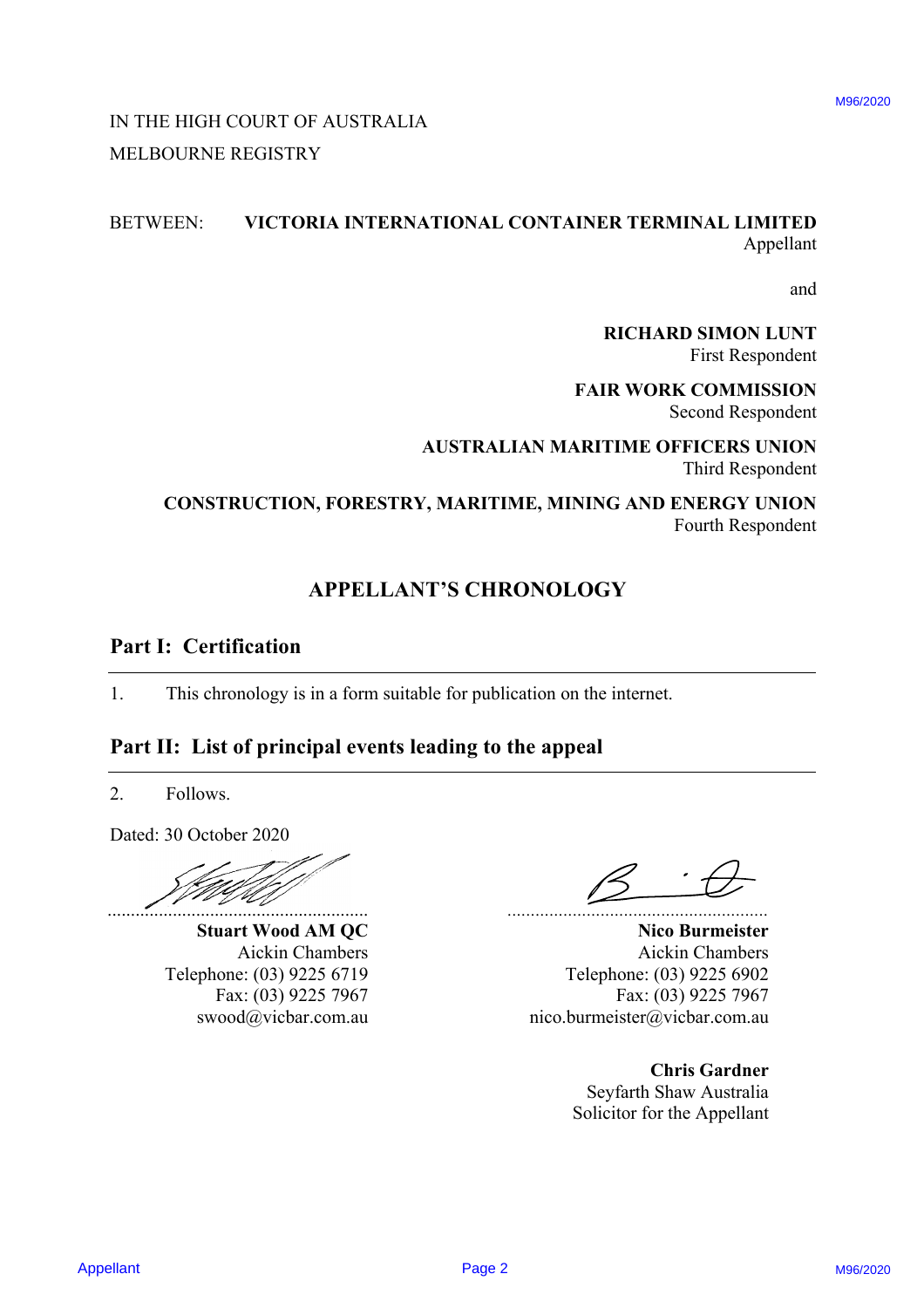| Date           | Event                                                                                                                                                                                                                                                                                             | Reference                                                                                                                                             |
|----------------|---------------------------------------------------------------------------------------------------------------------------------------------------------------------------------------------------------------------------------------------------------------------------------------------------|-------------------------------------------------------------------------------------------------------------------------------------------------------|
| 6 October 2016 | The appellant ('VICT') makes an application to the second respondent<br>('FWC') for approval of the Victoria International Container Terminal<br>Operations Agreement 2016 ('EA').                                                                                                                | Victoria International Container<br>$Lunt \quad v$<br>Terminal Limited (No 2) (2019) 165 ALD 542<br>$(°PJ')$ [11]-[12] [Core Appeal Book $(°CAB')$ 7] |
|                | The application was supported by a Form 17 statutory declaration of<br>Michael O'Leary, an employee of VICT. The statutory declaration<br>attached the EA.                                                                                                                                        |                                                                                                                                                       |
|                | Mr O'Leary declared that the EA covered all employees (other than senior<br>management) directly engaged in VICT's activities at Webb Dock East,<br>Melbourne, who would otherwise be covered by the Stevedoring Industry<br>Award 2010. He declared that eight employees would be covered by the |                                                                                                                                                       |
|                | EA and that all eight had voted to approve the EA. Mr O'Leary also<br>declared that he thought the EA passed the "better off overall test".                                                                                                                                                       |                                                                                                                                                       |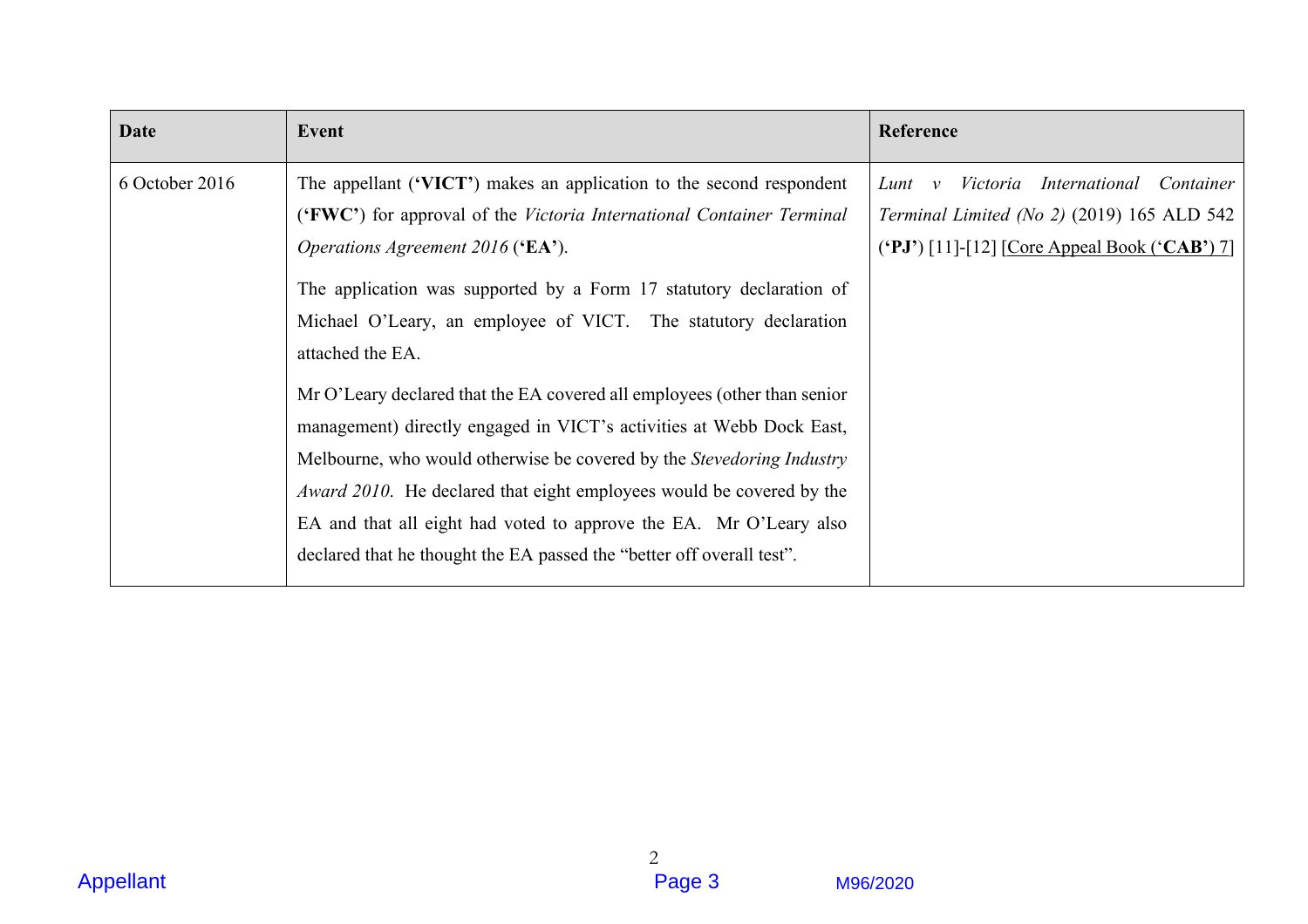| Event<br>Reference<br>Date<br>10 October 2016<br>The fourth respondent ('union', then the Maritime Union of Australia)<br>PJ [13] [CAB 7]<br>files in the FWC a Form F18 statutory declaration in support of approval<br>of the EA.<br>That declaration was completed by Adam Jacka, national legal officer for<br>the union.<br>The form asked the question, "Does the Union support the approval of the<br>Agreement by the Fair Work Commission?". The answer, "Yes" was<br>marked.<br>In response to the notation on the form beginning, "With respect to the<br>matters contained in the employer's Form 17 statutory declaration that<br>are within my knowledge", the answer, "I agree with the statutory<br>declaration" was marked.<br>The union also gives notice pursuant to s 183 of the Fair Work Act 2009<br>(Cth) that it wants to be covered by the EA. |                  |                          |          |
|-------------------------------------------------------------------------------------------------------------------------------------------------------------------------------------------------------------------------------------------------------------------------------------------------------------------------------------------------------------------------------------------------------------------------------------------------------------------------------------------------------------------------------------------------------------------------------------------------------------------------------------------------------------------------------------------------------------------------------------------------------------------------------------------------------------------------------------------------------------------------|------------------|--------------------------|----------|
|                                                                                                                                                                                                                                                                                                                                                                                                                                                                                                                                                                                                                                                                                                                                                                                                                                                                         |                  |                          |          |
|                                                                                                                                                                                                                                                                                                                                                                                                                                                                                                                                                                                                                                                                                                                                                                                                                                                                         |                  |                          |          |
|                                                                                                                                                                                                                                                                                                                                                                                                                                                                                                                                                                                                                                                                                                                                                                                                                                                                         |                  |                          |          |
|                                                                                                                                                                                                                                                                                                                                                                                                                                                                                                                                                                                                                                                                                                                                                                                                                                                                         |                  |                          |          |
|                                                                                                                                                                                                                                                                                                                                                                                                                                                                                                                                                                                                                                                                                                                                                                                                                                                                         |                  |                          |          |
|                                                                                                                                                                                                                                                                                                                                                                                                                                                                                                                                                                                                                                                                                                                                                                                                                                                                         |                  |                          |          |
|                                                                                                                                                                                                                                                                                                                                                                                                                                                                                                                                                                                                                                                                                                                                                                                                                                                                         |                  |                          |          |
|                                                                                                                                                                                                                                                                                                                                                                                                                                                                                                                                                                                                                                                                                                                                                                                                                                                                         |                  |                          |          |
|                                                                                                                                                                                                                                                                                                                                                                                                                                                                                                                                                                                                                                                                                                                                                                                                                                                                         |                  |                          |          |
|                                                                                                                                                                                                                                                                                                                                                                                                                                                                                                                                                                                                                                                                                                                                                                                                                                                                         |                  |                          |          |
|                                                                                                                                                                                                                                                                                                                                                                                                                                                                                                                                                                                                                                                                                                                                                                                                                                                                         | <b>Appellant</b> | $\mathfrak{Z}$<br>Page 4 | M96/2020 |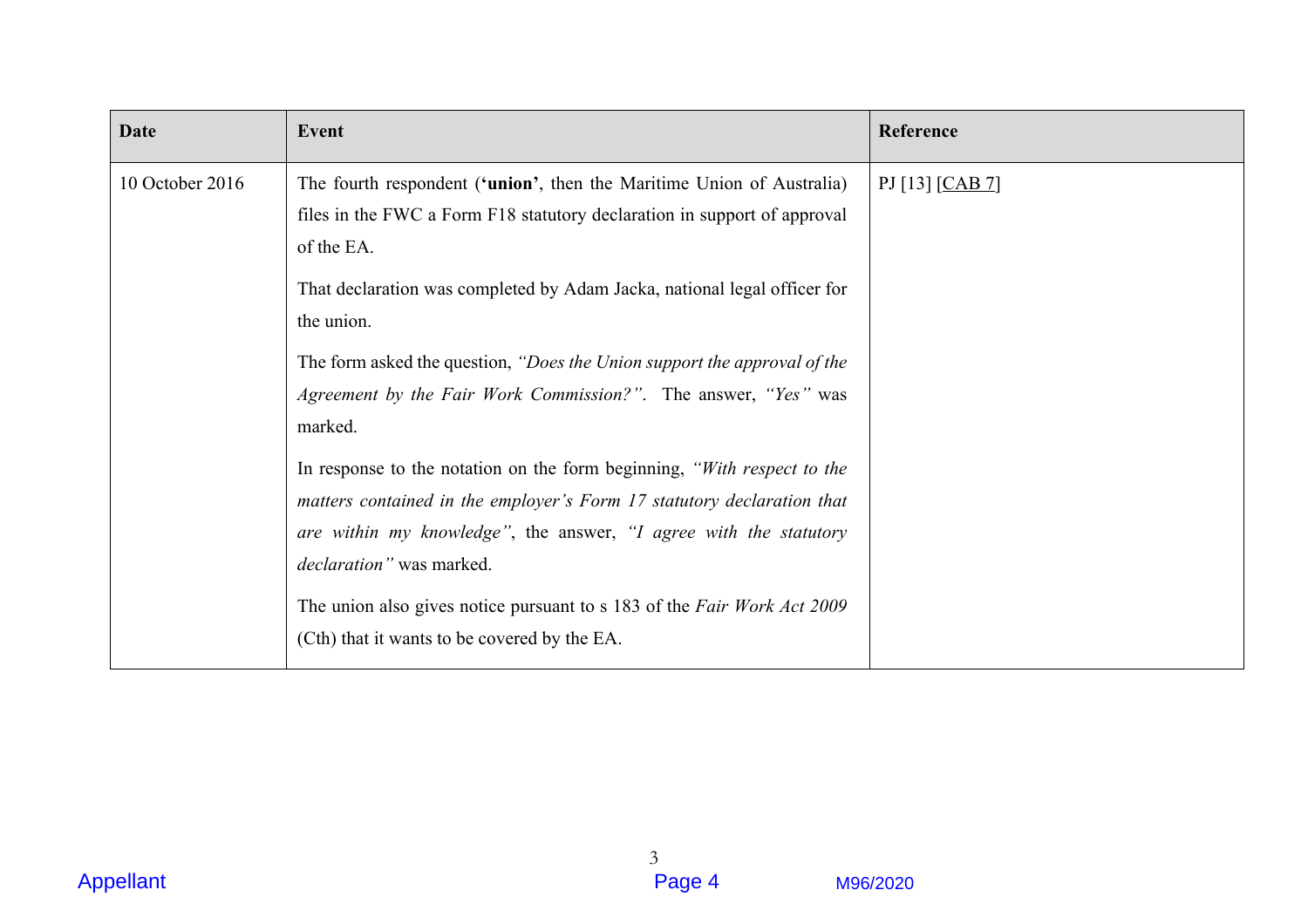| Date                    | Event                                                                                                                                                                                                                                                                                                                 | Reference         |
|-------------------------|-----------------------------------------------------------------------------------------------------------------------------------------------------------------------------------------------------------------------------------------------------------------------------------------------------------------------|-------------------|
| 12 October 2016         | The FWC provides a notice of the listing of the application for hearing on<br>17 October 2016. Mr Jacka was listed as one of the persons to whom the<br>notice was provided by the FWC.                                                                                                                               | PJ [14] [CAB 7-8] |
|                         | The notice indicated that, "in the absence of any person indicating that<br>they wished to be heard, the application for approval of the agreement will<br>be determined in accordance with requirements of the Fair Work Act 2009<br>on the basis of the materials lodged with the Fair Work Commission to<br>date". |                   |
| 17 October 2016         | In response to a query from the FWC as to why the union should be<br>covered by the EA, the union writes to the FWC saying:                                                                                                                                                                                           | PJ [15] [CAB 8]   |
|                         | "The MUA represented members whose employment would be<br>covered by the proposed agreement during bargaining for the<br>proposed agreement."                                                                                                                                                                         |                   |
| 19 October 2016         | The FWC approves the EA and notes that it covers the union.                                                                                                                                                                                                                                                           | PJ [16] [CAB 8]   |
| From 19 October<br>2016 | The union, having supported the approval of the EA, "naturally" makes<br>no application for permission to appeal against its approval.                                                                                                                                                                                | PJ [17] [CAB 8]   |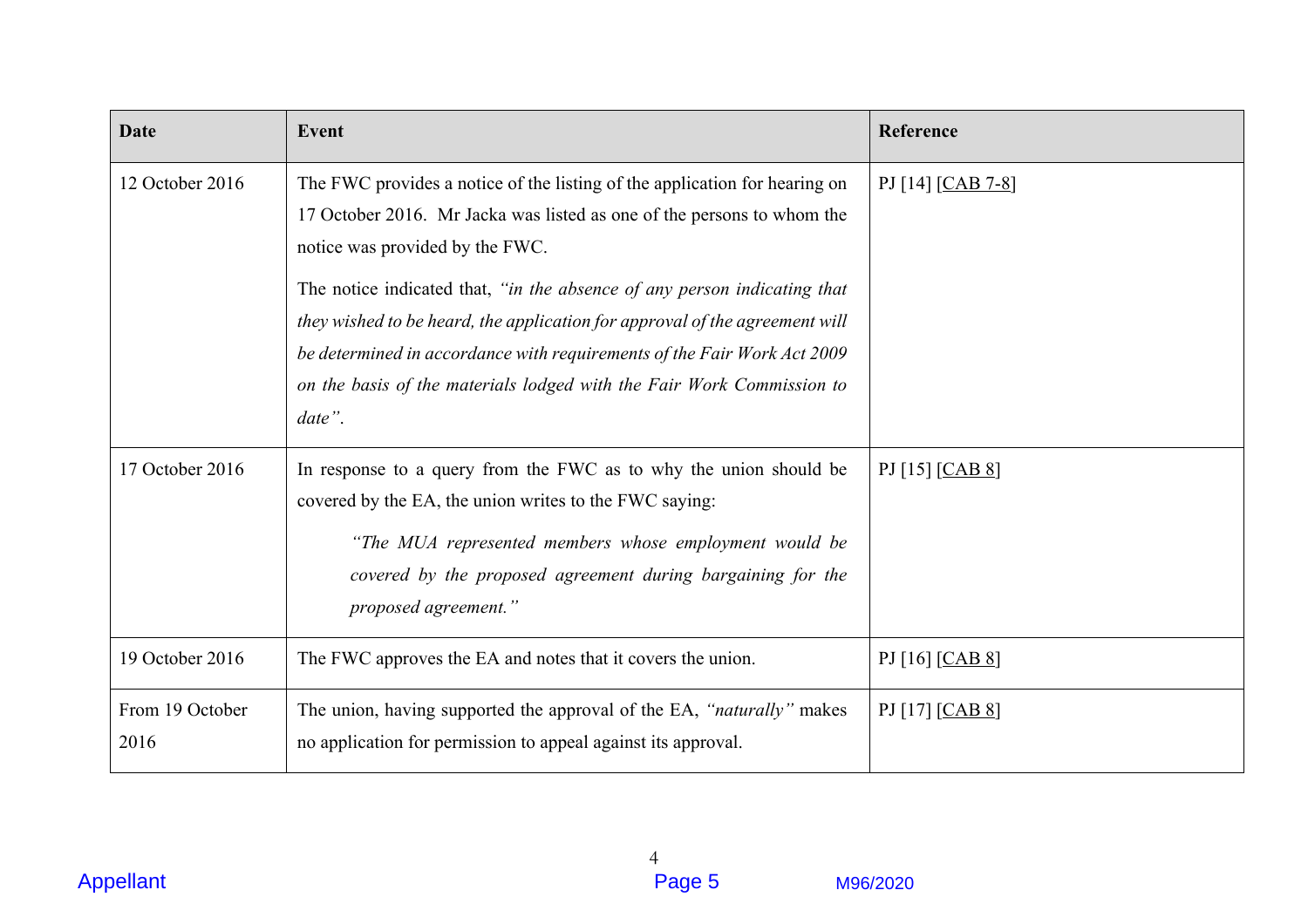| Date                        | <b>Event</b>                                                                                                                                    | Reference                                                                                                                                                                    |
|-----------------------------|-------------------------------------------------------------------------------------------------------------------------------------------------|------------------------------------------------------------------------------------------------------------------------------------------------------------------------------|
| June to November<br>2017    | The union makes three applications for the FWC to deal with disputes in<br>accordance with the EA.                                              | PJ [18] [CAB 8]                                                                                                                                                              |
| From about<br>November 2017 | The union begins publicly criticising the process by which the EA was<br>made and the wage rates it provides for.                               | PJ [19]-[28] [CAB 8-9]                                                                                                                                                       |
| 24 January 2018             | The first respondent ('Mr Lunt'), through his solicitors, first informs<br>VICT that he intends to seek orders quashing the approval of the EA. | PJ [113] [CAB 23], 127 [CAB 26]                                                                                                                                              |
| 4 May 2018                  | Mr Lunt commences the primary proceeding below.                                                                                                 | PI [10] [CAB 7]                                                                                                                                                              |
| 1-2 April 2019              | The primary judge (Rangiah J) hears VICT's application to dismiss the<br>proceeding as an abuse of process.                                     |                                                                                                                                                                              |
| 2 July 2019                 | The primary judge orders the dismissal of the proceeding as an abuse of<br>process.                                                             | PJ [CAB tab 1]<br>Order of Rangiah J in Lunt v Victoria<br>International Container Terminal Limited<br>(Federal Court of Australia, VID511/2018, 2<br>July 2019) [CAB tab 2] |